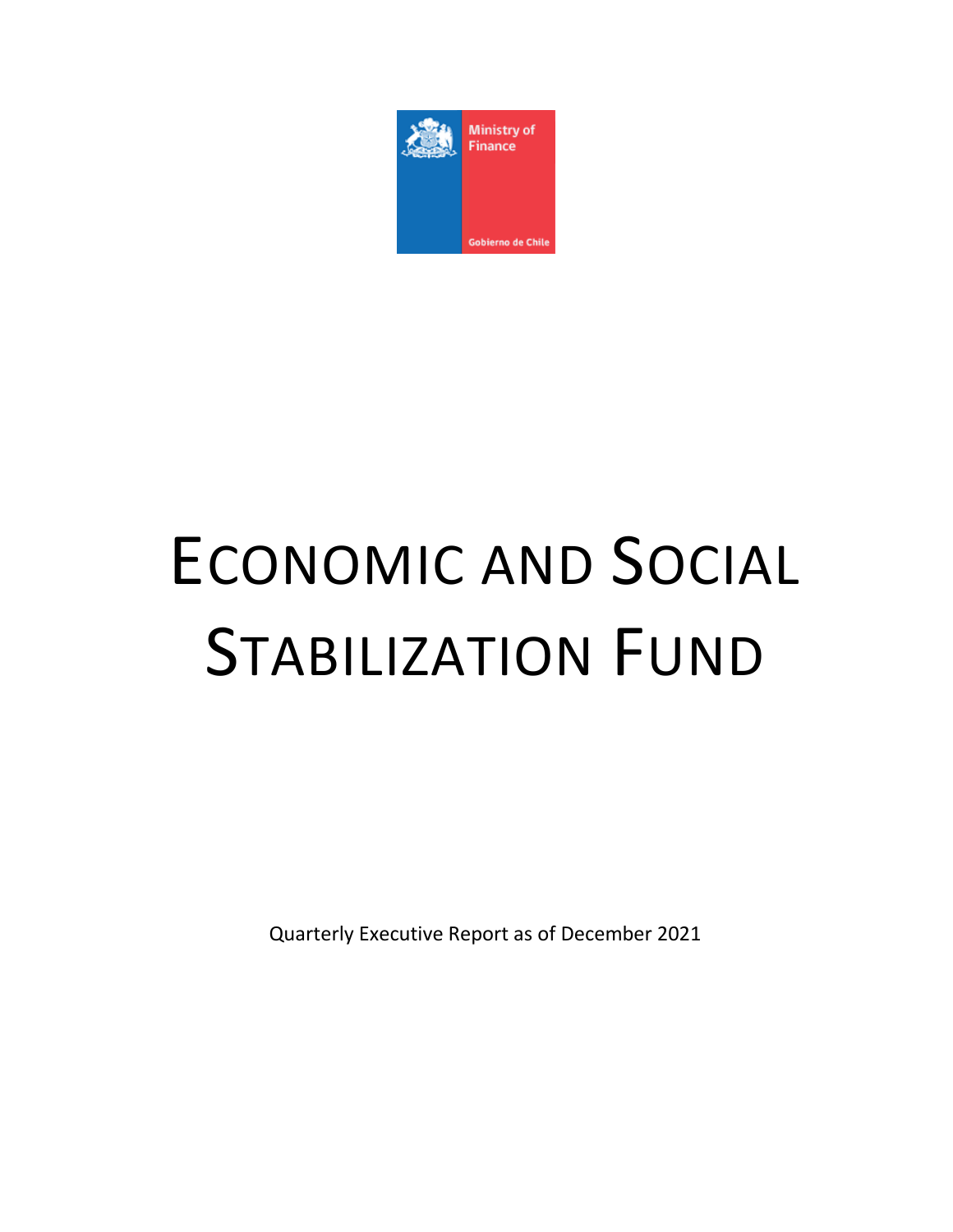## **EXECUTIVE SUMMARY**

**Fourth Quarter 2021**

Market Value **US\$ 2.457 million** Net Income **US\$ 24 million**

**Returns in dollars<sup>1</sup>**



Source: Ministry of Finance based on information provided by JP Morgan.

## **Portfolio Composition**



Source: Ministry of Finance based on information provided by JP Morgan.

 $\overline{a}$ 

 $^1$  Returns reported in this document correspond to the Time Weighted Rate of Return (TWR), unless otherwise stated. Returns for periods greater than one year are annualized. For periods of less than one year, the return corresponds to the change during the period. Net returns reported are net of management fees.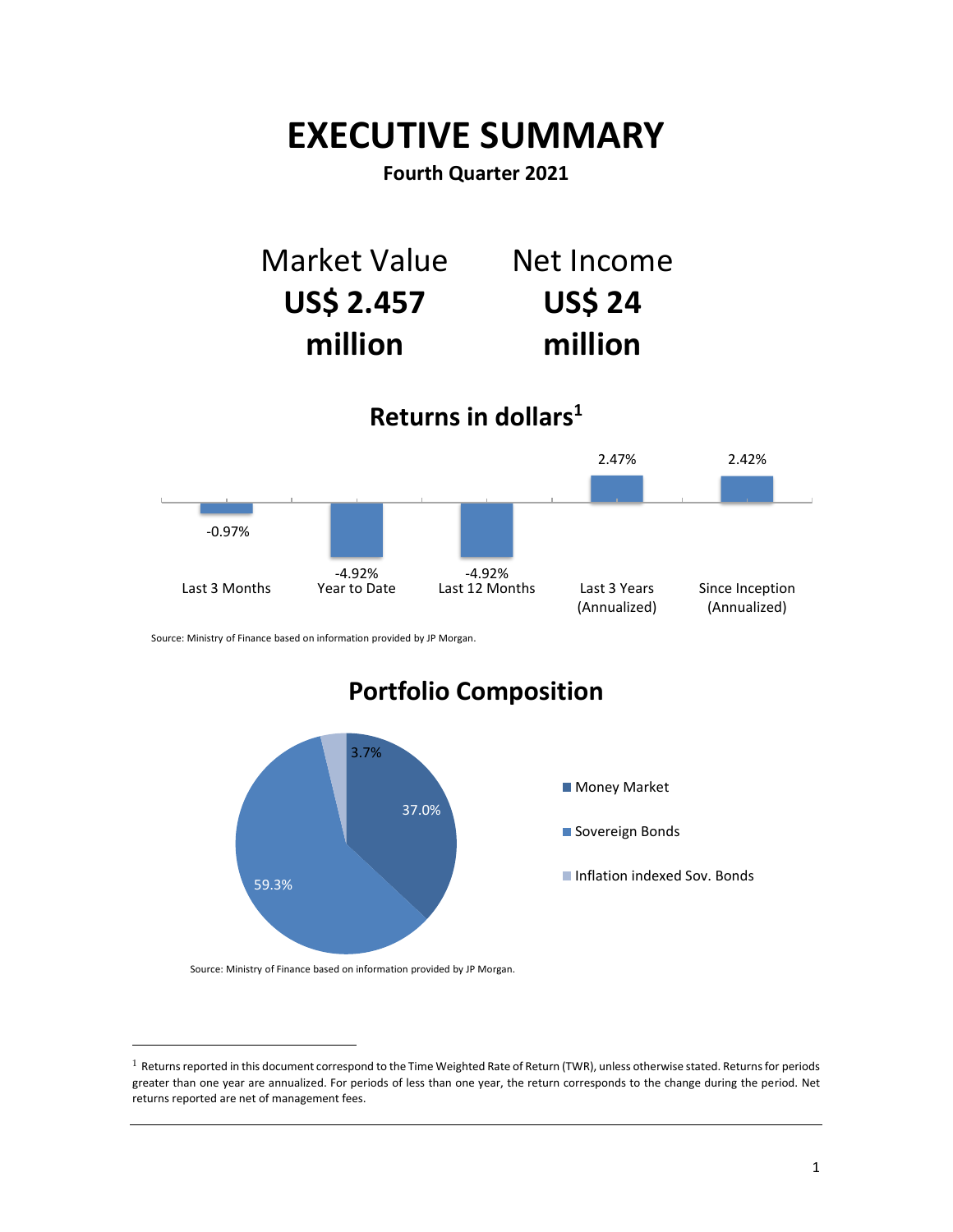## **I. MARKET VALUE OF THE FUND**

#### **Table 1: Quarterly change in market value**

(millions of dollars)

| <b>Changes in Market Value</b><br>2021 |          |                |                | <b>Since</b> |                 |
|----------------------------------------|----------|----------------|----------------|--------------|-----------------|
| (US\$ million)                         | Q1       | Q <sub>2</sub> | Q <sub>3</sub> | Q4           | Inception $(a)$ |
| <b>Starting Market Value</b>           | 8.955.2  | 8.551.9        | 4,930.2        | 2.481.6      | 0.0             |
| Contributions                          | 0.0      | 0.0            | 0.0            | 0.0          | 21,765.7        |
| Withdrawals                            | 0.0      | $-3.750.0$     | $-2.446.8$     | 0.0          | $-24,245.1$     |
| <b>Accrued Interest</b>                | 14.3     | 12.6           | 5.1            | 3.0          | 3,343.5         |
| Capital Gains (Losses)                 | $-417.1$ | 116.2          | $-6.5$         | $-26.8$      | 1,624.7         |
| Admin., Custody and Other Costs (b)    | $-0.6$   | $-0.5$         | $-0.4$         | $-0.7$       | $-31.7$         |
| <b>Final Market Value</b>              | 8.551.9  | 4.930.2        | 2.481.6        | 2.457.2      | 2.457.2         |

(a) The ESSF was established by the merger of the fiscal assets saved under Decree Law N° 3.653 (1981) with those of the Copper Income Compensation Fund. The first payment into the new fund was made on March 6, 2007.

(b) It includes costs associated with consultants, accounting adjustment and others.

Source: Ministry of Finance, based on information provided by JP Morgan.



**Figure 1: ESSF market value**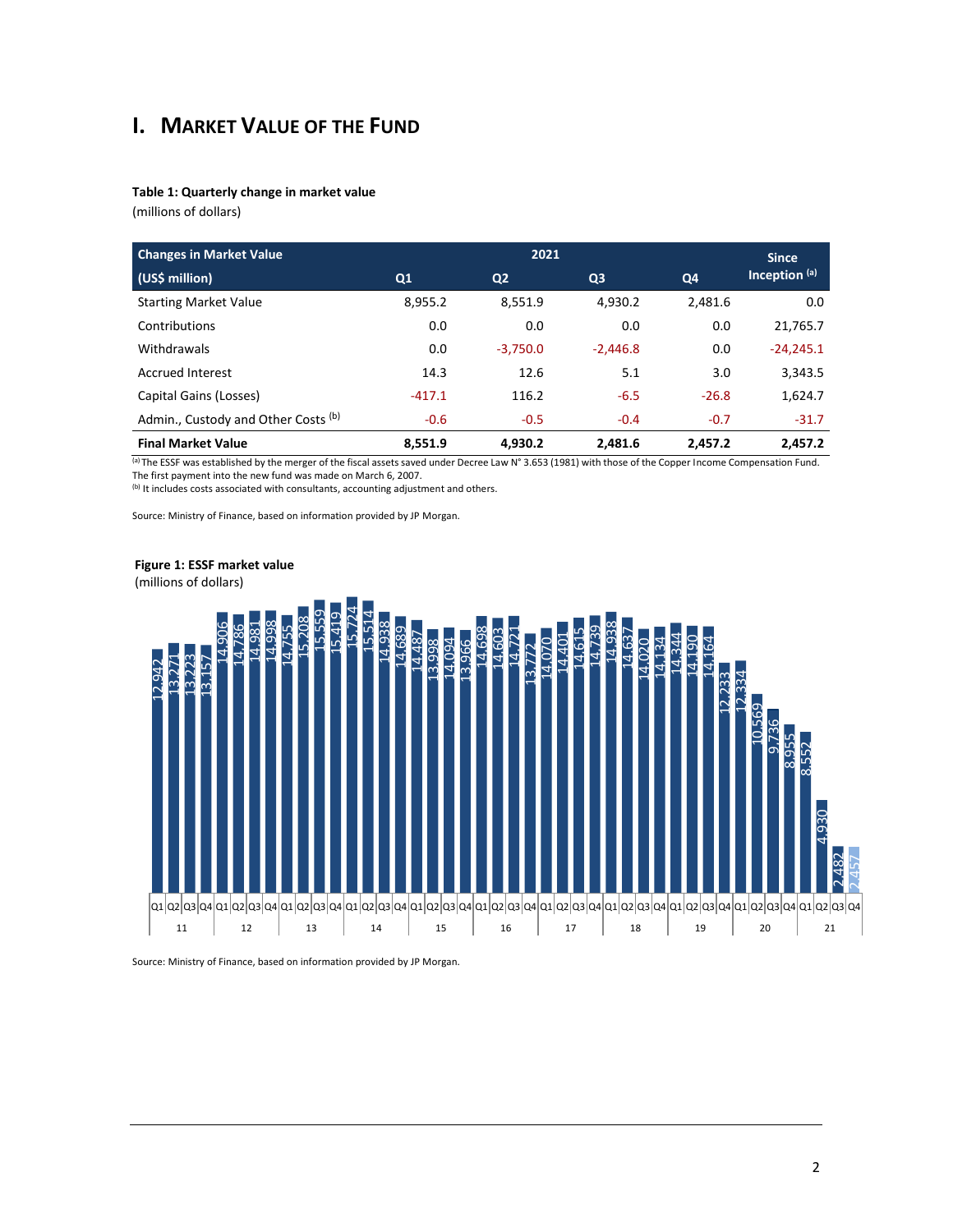## **II. RETURNS**

## **Table 2**: **Performance by asset class<sup>2</sup>**

(percent)

| Returns <sup>(a)</sup>           | Last 3<br><b>Months</b> | <b>Year to Date</b> | Last 12<br><b>Months</b> | Last 3 Years<br>(Annualized) | <b>Since</b><br><b>Inception</b><br>(Annualized) | <b>Inception</b> |
|----------------------------------|-------------------------|---------------------|--------------------------|------------------------------|--------------------------------------------------|------------------|
| Money Market and Sovereign Bonds | $-1.04%$                | $-6.11%$            | $-6.11%$                 | 1.48%                        | 0.80%                                            | 01-Aug-13        |
| Sovereign Inflation Linked Bonds | 1.03%                   | 3.64%               | 3.64%                    | 5.57%                        | 1.92%                                            | 05-Aug-13        |
| <b>Return in USD</b>             | $-0.97%$                | $-4.92%$            | $-4.92%$                 | 2.47%                        | 2.42%                                            | 01-Apr-07        |
| Exchange Rate (CLP)              | 5.81%                   | 19.54%              | 19.54%                   | 6.92%                        | 3.13%                                            | 01-Apr-07        |
| Return in CLP (b)                | 4.78%                   | 13.66%              | 13.66%                   | 9.56%                        | 5.63%                                            | 01-Apr-07        |

(a) Time Weighted Return (it's calculated as the growth rate of the funds that were invested throughout the period).

(b) CLP return corresponds to the sum of the percentage change of the CLP/USD exchange rate and the USD return.

Source: Ministry of Finance, based on information provided by JP Morgan.

#### **Table 3**: **Excess returns**

(Basis points)

 $\overline{a}$ 

| <b>Excess Returns (a)</b>        | Last 3<br><b>Months</b> | <b>Year to Date</b> | Last 12<br><b>Months</b> | <b>Last 3 Years</b><br>(Annualized) | <b>Since</b><br><b>Inception</b><br>(Annualized) | <b>Inception</b> |
|----------------------------------|-------------------------|---------------------|--------------------------|-------------------------------------|--------------------------------------------------|------------------|
| Money Market and Sovereign Bonds | -5                      | -8                  | -8                       | 0                                   |                                                  | 01-Aug-13        |
| Sovereign Inflation Linked Bonds |                         | $-11$               | $-11$                    | -3                                  | -7                                               | 05-Aug-13        |
| <b>Total Portfolio</b>           | -6                      | 0                   | 0                        |                                     | -3                                               | 01-Apr-07        |

 $\overline{a}$ ) Time Weighted Return (it's calculated as the growth rate of the funds that were invested throughout the period)

(b) UBS ends the equity mandate on September 27, 2021, however, the return of the benchmark is calculated until September 30.

Source: Ministry of Finance, based on information provided by JP Morgan.

<sup>&</sup>lt;sup>2</sup> Returns for periods of more than one year are compound annualized rates while those for less than a year correspond to the change as seen in the stated period. To meet high standards of transparency and provide a better assessment of the gains or losses on investments, the Ministry of Finance discloses the fund's return in different time horizons and currencies. With respect to the time horizon, it is important to note that, in keeping with the medium-and long term investment policy, the return assessment should focus on that period, disregarding fluctuations that may occur monthly or quarterly. With regard to returns expressed in different currencies, the return in US dollars allows for an assessment which is more in line with the investment policy given that the fund's resources are wholly invested abroad and in foreign currencies. The return in Chilean pesos is also disclosed. This return reflects changes in the peso-dollar exchange rate and, therefore, may experience greater fluctuations. Finally, as with any investment, returns obtained in the past do not guarantee future positive results.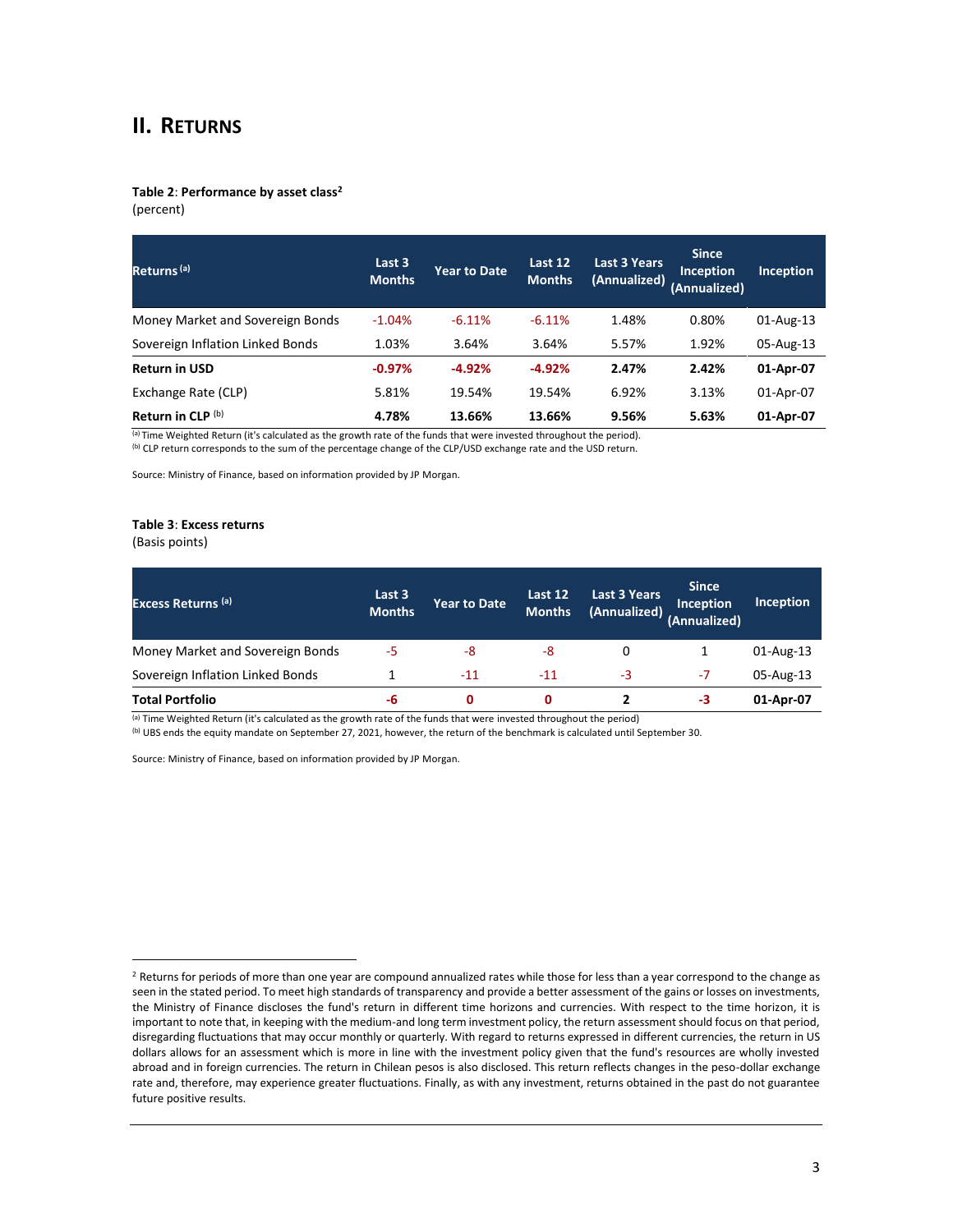#### **Figure 2: Quarterly returns in dollar (TWR)** (percent)



Source: Ministry of Finance, based on information provided by JP Morgan.

**Figure 3: Internal rate of return (IRR)** (percent)



(a) The ESSF portfolio has a start date of April 1th, 2007.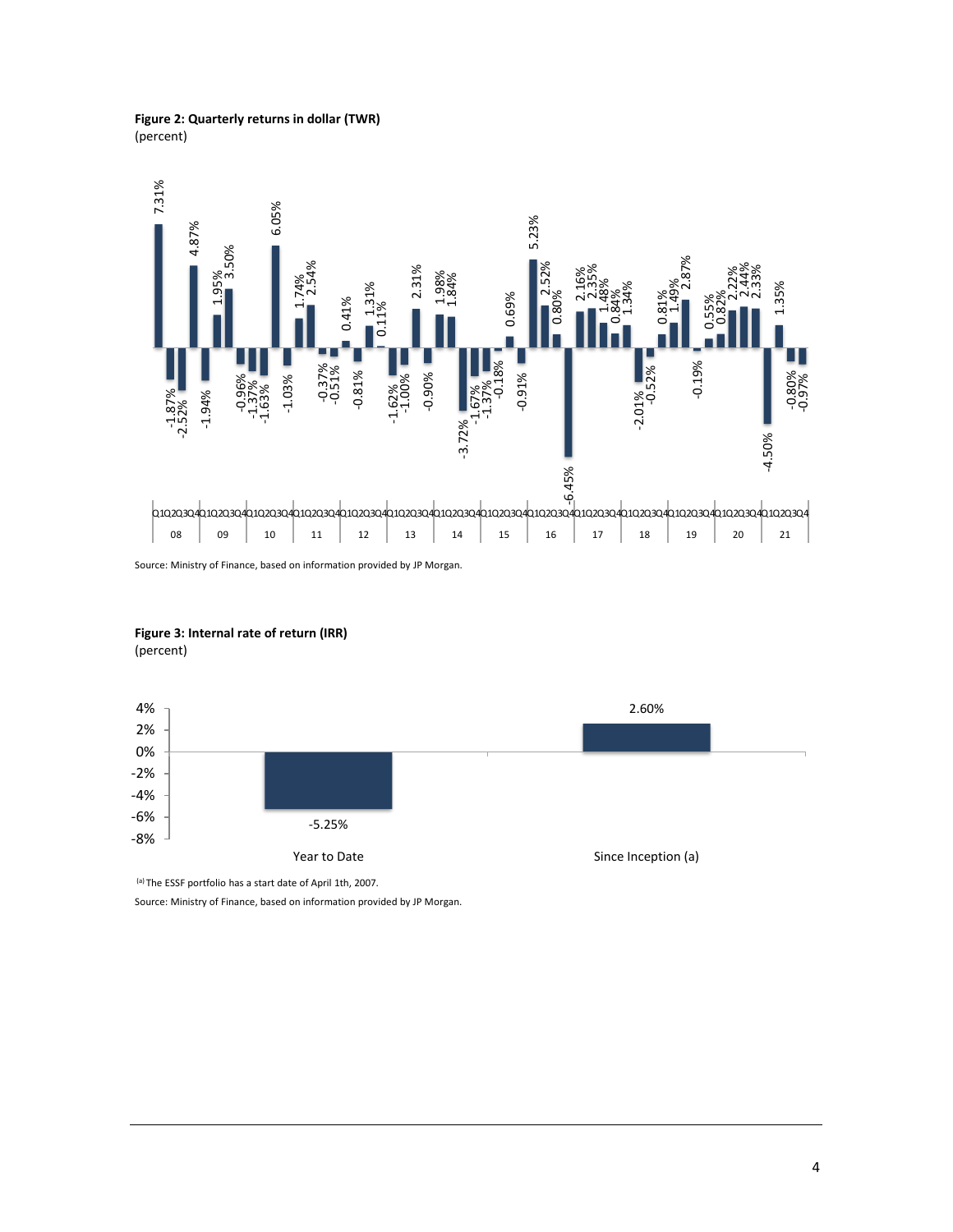## **III. PORTFOLIO ALLOCATION**

**Figure 4: Investments by asset class**

(percent of total)



(a) The management of the equity portfolio by UBS ended on September 27, 2021. The balance corresponds to a carryover on the account (e.g., recovery of outstaning taxes)

Source: Ministry of Finance, based on information provided by JP Morgan.





Source: Ministry of Finance, based on information provided by JP Morgan.



#### **Figure 6: Fixed income portfolio duration<sup>3</sup>** (years)

Q4 2021 Benchmark

Source: Ministry of Finance, based on information provided by JP Morgan.

 $\overline{a}$ 

 $3$  During the month of September, investments in bank deposits are discontinued, which generates deviations respect to the duration of the benchmark. The ESSF benchmark was modified as of October 1, 2021.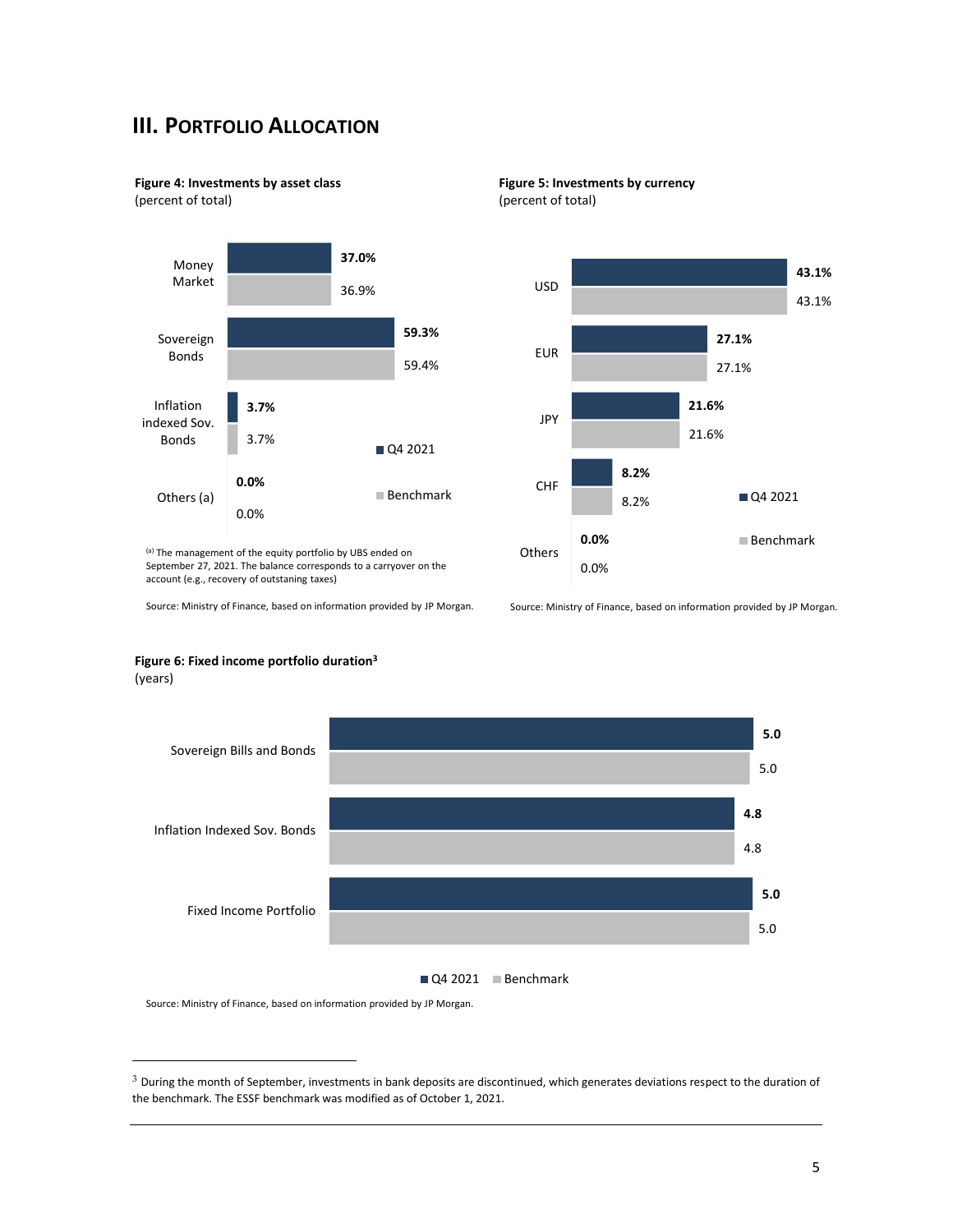#### **Figure 7: Exposure by type of risk**

(millions of dollars)



Source: Ministry of Finance, based on information provided by JP Morgan.

#### **Figure 8: Sovereign bonds exposure by countries**

(millions of dollars)



Source: Ministry of Finance, based on information provided by JP Morgan.

#### **Table 4**: **Portfolio by issuer credit rating**

(percent of the fixed-income portfolio)

| <b>Fixed Income Portfolio by Issuer Credit Rating</b> |            |                |              |  |  |  |
|-------------------------------------------------------|------------|----------------|--------------|--|--|--|
| <b>Credit Rating</b>                                  | Sovereigns | <b>Banking</b> | <b>Total</b> |  |  |  |
| AAA                                                   | 71.7%      | 3.7%           | 75.4%        |  |  |  |
| $AA+$                                                 | 0.0%       | 0.0%           | 0.0%         |  |  |  |
| AA                                                    | 0.0%       | 0.0%           | $0.0\%$      |  |  |  |
| AA-                                                   | 0.0%       | 0.0%           | $0.0\%$      |  |  |  |
| $A+$                                                  | 21.9%      | 0.0%           | 21.9%        |  |  |  |
| A                                                     | 0.0%       | 0.0%           | $0.0\%$      |  |  |  |
| A-                                                    | 0.0%       | 0.0%           | 0.0%         |  |  |  |
| Others <sup>(a)</sup>                                 | 2.7%       | 0.0%           | 2.7%         |  |  |  |
| <b>Total</b>                                          | 96.3%      | 3.7%           | 100.0%       |  |  |  |

(a) Cash, cash equivalents and unsettled transactions.

Source: Ministry of Finance based on information provided by JP Morgan.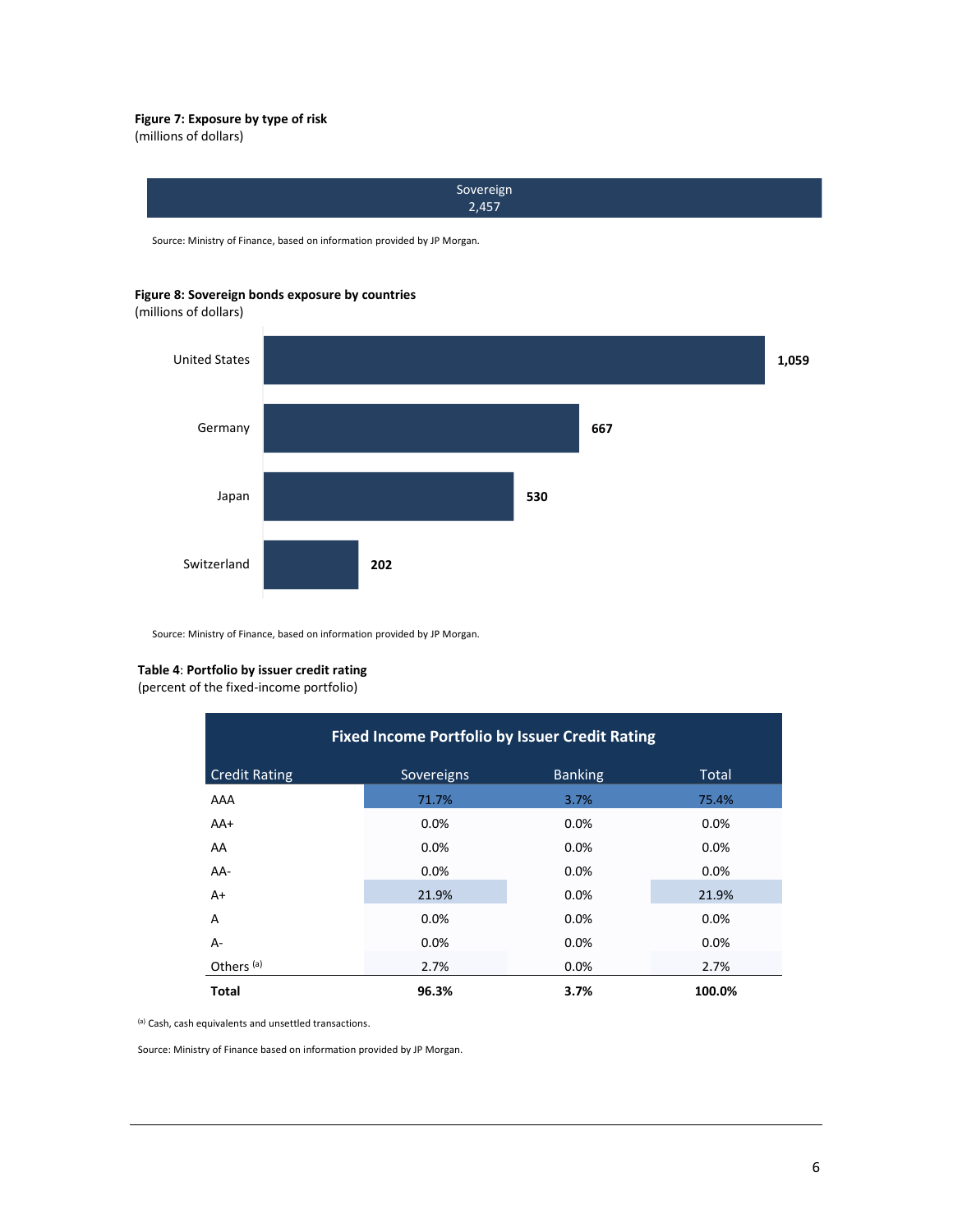## **IV. OTHER INDICATORS**

A commonly used indicator for monitoring the market risk of the portfolio is the return volatility. In the fourth quarter of 2021, the standard deviation of returns of the ESSF was 3.88%.<sup>4</sup> The tracking error expost, an indicator used to measure how closely the portfolio returns track the returns of benchmark, was 14 basis points at the quarter end.<sup>5</sup>

#### **Table 5: Standard deviation and tracking error**

|                                                                       | Q4 2021 (a) |
|-----------------------------------------------------------------------|-------------|
| Standard deviation                                                    | 3.88%       |
| Tracking error ex-post (basis points)                                 | 14          |
| (a) Calculated using monthly returns of the last 3 years, annualized. |             |

Source: Ministry of Finance, based on information provided by JP Morgan.

## **V. SECURITIES LENDING INCOME AND ADMINISTRATION COSTS**

The cost associated with the management of the fund by those responsible for the investment<sup>6</sup> was US\$ 302,485 during the quarter, while expenses associated with the custody service<sup>7</sup> where US\$ 372,476. Additionally, there were other outflows for US\$ 8,077. Finally, the securities lending program generated revenues of US\$ 76,581 during the quarter.

#### **Table 6**: **Summary of other flows for the quarter**

(in dollars)

 $\overline{a}$ 

|                    |              | Q4 2021 |
|--------------------|--------------|---------|
| <b>Outflows</b>    |              |         |
| Administration     |              | 302,485 |
| Custody            |              | 372,476 |
| Others             |              | 8,077   |
|                    | <b>Total</b> | 683,038 |
| <b>Inflows</b>     |              |         |
| Securities Lending |              | 76,581  |
| Others             |              | ٠       |
|                    | <b>Total</b> | 76,581  |

Source: Ministry of Finance, based on information provided by JP Morgan.

<sup>&</sup>lt;sup>4</sup> Standard deviation of annualized gross monthly returns for the past three years.

<sup>5</sup> Standard deviation of annualized gross monthly excess returns of the portfolio against the benchmark for the past three years.

<sup>6</sup> The Central Bank of Chile is responsible for the investment of the fixed income portfolio. UBS Asset Management is responsible for the equity portfolio.

<sup>7</sup> The Custodian bank is JP Morgan.